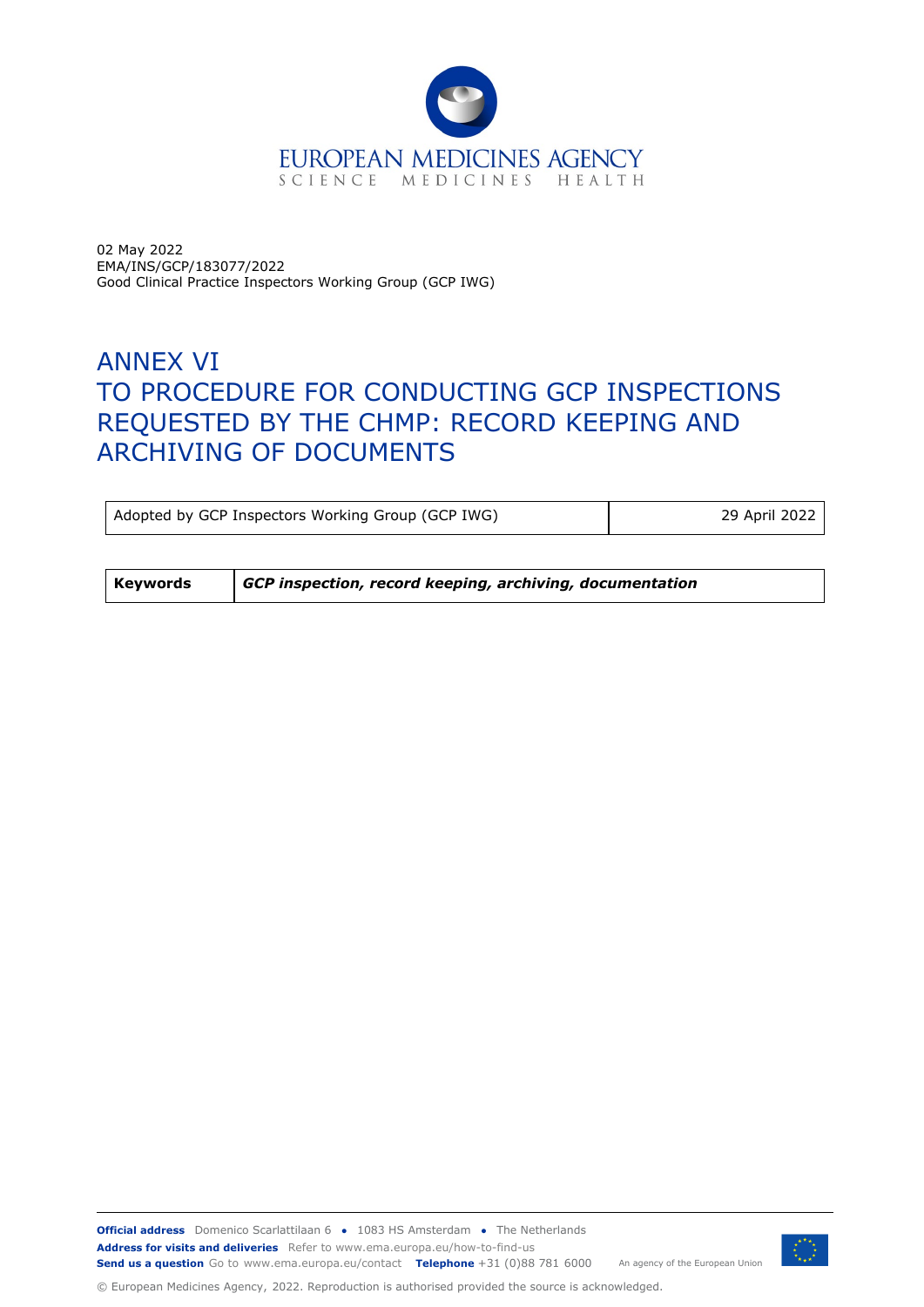| 1.             |                                                     |  |
|----------------|-----------------------------------------------------|--|
| $\overline{2}$ |                                                     |  |
| 2.1            |                                                     |  |
| 2.2            |                                                     |  |
| 2.3            |                                                     |  |
| 2.4            |                                                     |  |
|                | APPENDIX 1: FORMAT OF A LOCAL INSPECTION FILE  5    |  |
|                |                                                     |  |
|                |                                                     |  |
|                |                                                     |  |
|                |                                                     |  |
|                |                                                     |  |
|                |                                                     |  |
|                | APPENDIX 2: FORMAT OF THE CENTRAL INSPECTION FILE 7 |  |
|                |                                                     |  |
|                |                                                     |  |
|                |                                                     |  |
|                |                                                     |  |
|                |                                                     |  |
|                |                                                     |  |
|                | APPENDIX 3: REFERENCES AND RELATED DOCUMENTS 9      |  |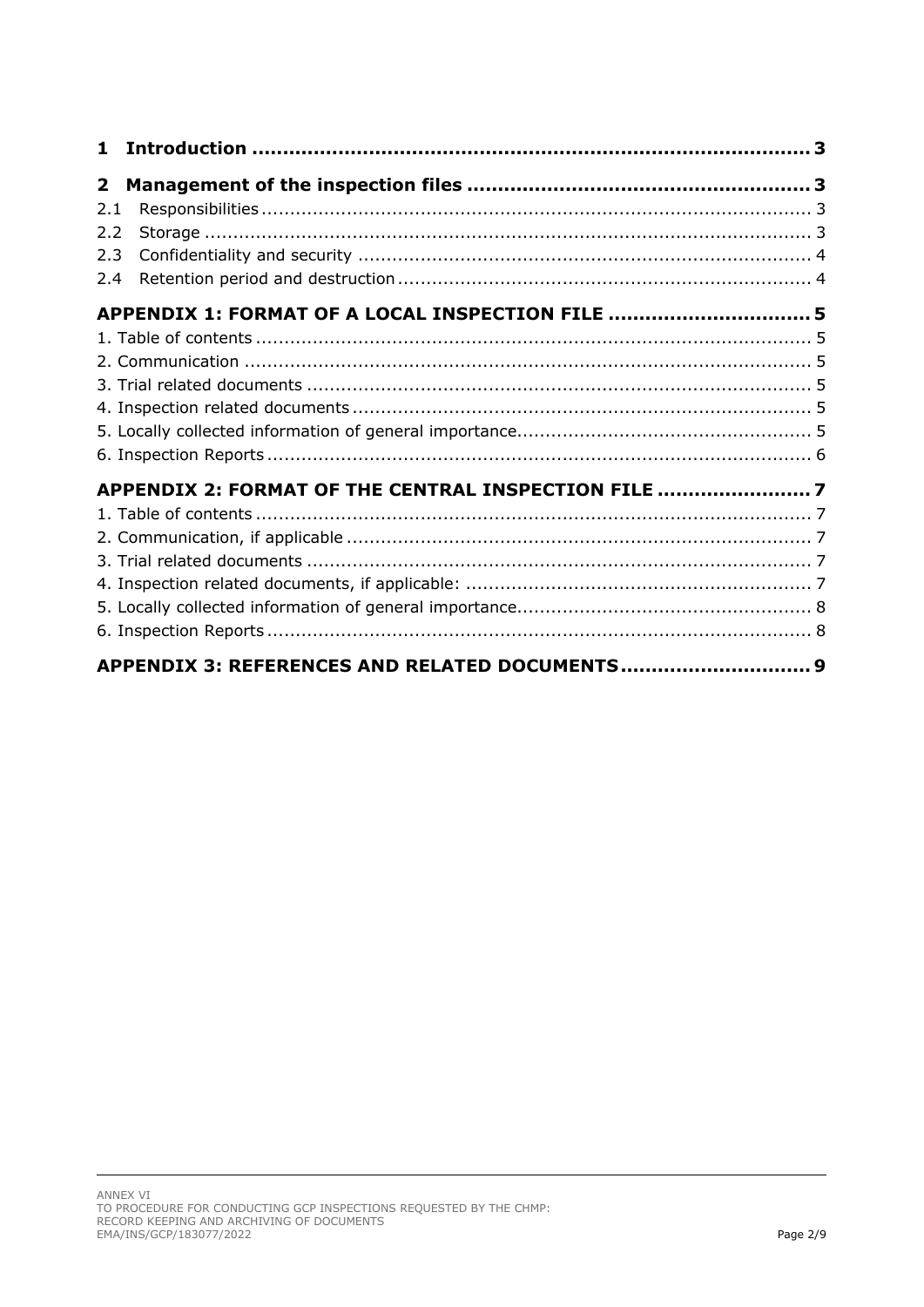## <span id="page-2-0"></span>**1 Introduction**

The scope of this document is to provide guidance for the record keeping and archiving of documents in relation to all Good Clinical Practice ("GCP") inspections carried out by the competent authorities of Member States of the European Union on behalf of the EMA in the context of a centralized procedure.

An inspection file is an organised body of records produced or received during the performance of the GCP inspection and which contains all correspondence concerning the inspection, documents submitted by the sponsor and/or applicant and the documents retrieved and copied during the inspection.

The Lead Inspectors ("LI") participating in an inspection have to open local inspection files, which content is described in appendix 1.

A central file should be also kept by the Reporting Inspector ("RI"), which content is described in appendix 2.

Local standard operating procedures ("SOPs") concerning the management of documents are not affected by this procedure, except where it is more stringent.

## <span id="page-2-1"></span>**2 Management of the inspection files**

### <span id="page-2-2"></span>*2.1 Responsibilities*

The LIs and RI should establish the local and the central inspection files, respectively, immediately after appointment. The general layout of these files should be in accordance with the format as described in the appendices to this procedure.

All entries in the files should be made or completed at the time each action is taken and should be added in chronological order within the sections of the appendix.

All ensure that all copies of relevant data/documents are routed to the RI so that the information can be incorporated into the Central Inspection File and filed properly during the conduct of the inspection.

Locally collected information by all participating inspectors (validated copies of relevant data/documents, etc.) is filed into the local Inspection file(s) according to the procedures of the concerned inspectorates. A copy of all local information that is of a general importance or reflects on the whole of the inspection is sent to the RI to be incorporated into the Central Inspection File, in particular documents which are evidence in inspection findings that might adversely affect the rights, safety and/or wellbeing of the trial participants and/or the quality and integrity of data.

#### <span id="page-2-3"></span>*2.2 Storage*

The local inspection files are preserved by the concerned inspectorates while the central inspection file, where applicable, has to be maintained at the reporting inspectorate.

It is the responsibility of the involved inspectorates to store the inspection files under conditions that prevent accidental or premature destruction of the documents according to national requirements.

The inspection files should be stored safely in a suitable archive for the whole retention period and only authorised personnel shall have access to the archives.

ANNEX VI

TO PROCEDURE FOR CONDUCTING GCP INSPECTIONS REQUESTED BY THE CHMP: RECORD KEEPING AND ARCHIVING OF DOCUMENTS EMA/INS/GCP/183077/2022 Page 3/9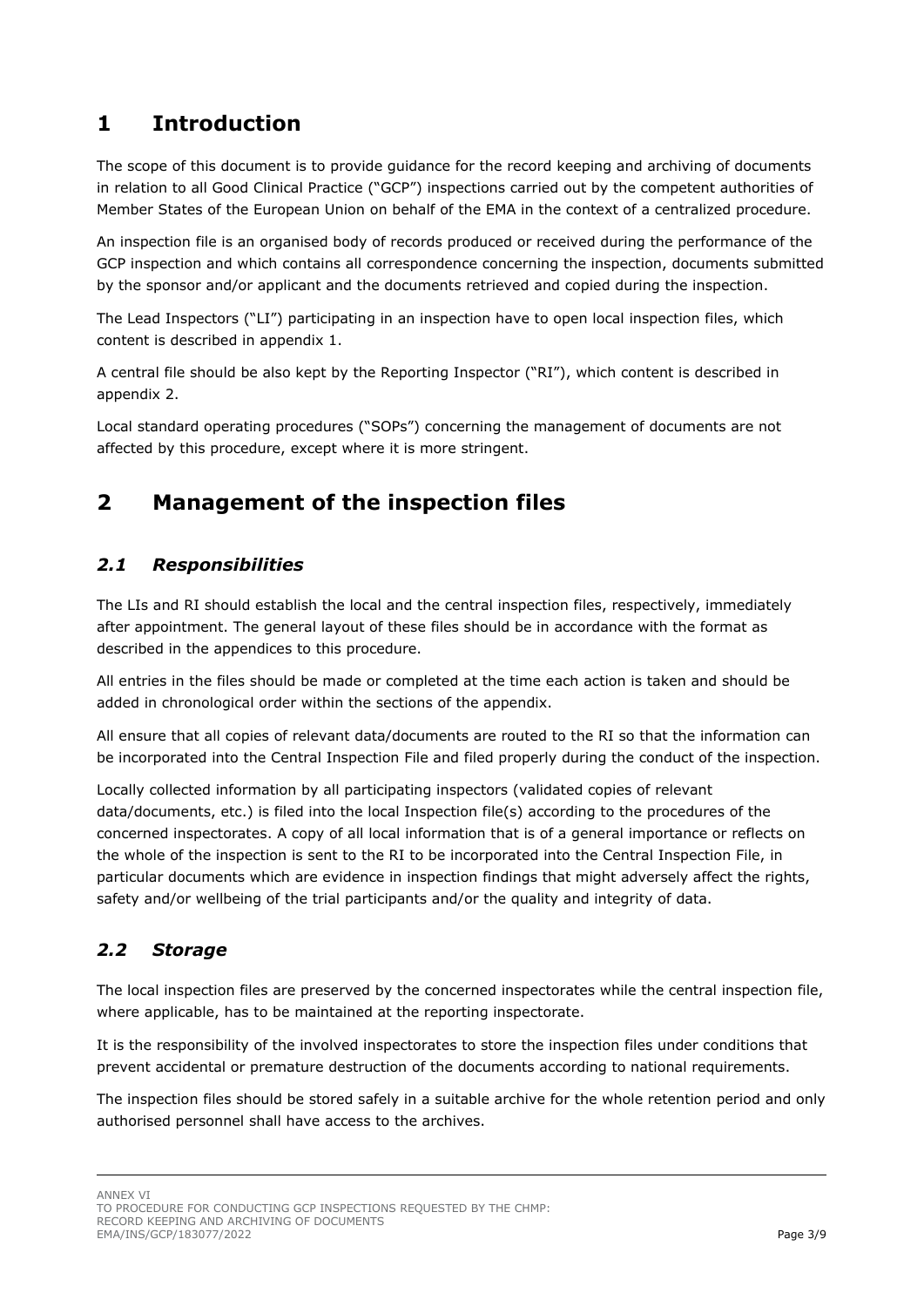Documents may be stored electronically, onto human readable media or other new media as changes in technology demand. If documents are to be archived using electronic or optical media, the methods for transferring the data to these media should be validated. A suitable backup-strategy must be implemented to prevent loss or destruction of data. There must be a possibility to generate hardcopies throughout the period of retention.

### <span id="page-3-0"></span>*2.3 Confidentiality and security*

Each concerned authority is responsible for ensuring the correct application of applicable data protection requirements.

On reasonable request of a Member State inspectorate, the EMA or the Commission, the documentation could be made available for review whenever not accessible on the EU clinical trial system at the time of request. Access will not be provided to parties other than the Commission, the EMA or the Competent Authorities or the duly appointed experts of these parties, unless otherwise is indicated by legislation $1$ .

Whenever an authority grants access to the inspection file(s) or parts thereof, this access should be recorded. If copies of documents are required these may be provided, subject to confidentiality, to the parties mentioned above. The parties in receipt of the documents then bear full responsibility for ensuring their continued confidentiality.

### <span id="page-3-1"></span>*2.4 Retention period and destruction*

The inspection files should be maintained for at least 25 years or as determined by national requirements, whichever retention period is longer. After this time, the inspection files could be removed from the archives for destruction. The signature of the person who is responsible for the destruction of the inspection file and the date of the destruction has to be recorded and should be kept in the archives for unlimited time.

<span id="page-3-2"></span><sup>&</sup>lt;sup>1</sup> Such as national legislation on Freedom of Information.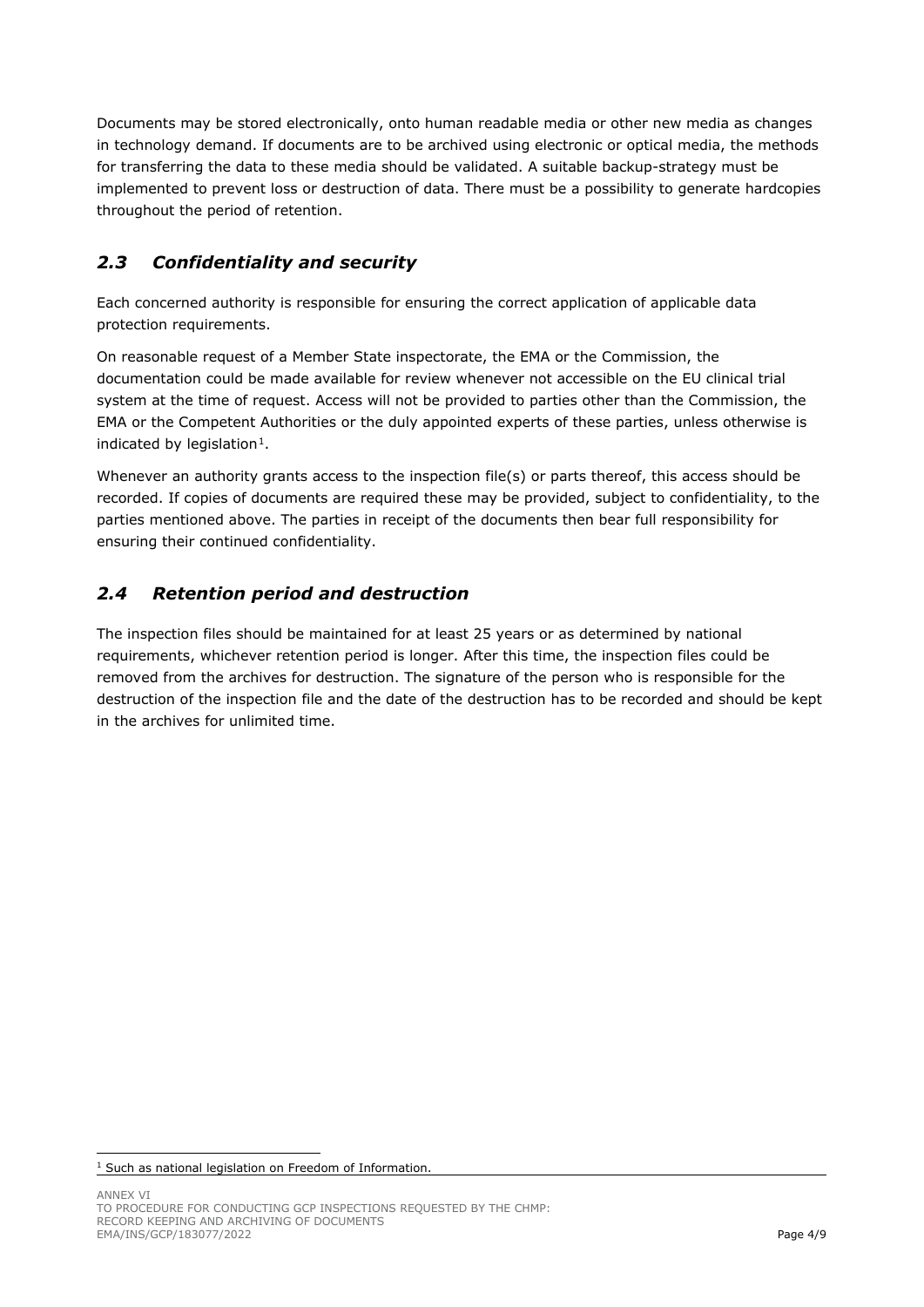## <span id="page-4-0"></span>**APPENDIX 1: FORMAT OF A LOCAL INSPECTION FILE**

#### <span id="page-4-1"></span>*1. Table of contents*

#### <span id="page-4-2"></span>*2. Communication*

- With requesting party.
- With the participating inspectors and, where applicable, Reporting Inspector.
- With assessors.
- With applicant/sponsor with inspectees.
- Others.

#### <span id="page-4-3"></span>*3. Trial related documents[2](#page-4-6)*

Provided by the applicant/sponsor (as applicable, a note to file is accessible on the EU clinical trial system):

- Protocol and amendments.
- Clinical study report.
- Investigator's brochure.
- Blank patient informed consent forms.
- Patient listings and audit trails.
- Other.

#### <span id="page-4-4"></span>*4. Inspection related documents*

- Inspection request/announcement.
- Inspection team composition.
- Contracts.
- Planning documents (such as, but not limited to, inspection plan, agenda etc.).
- Other.

### <span id="page-4-5"></span>*5. Locally collected information of general importance*

• Documents retrieved or copied during the inspection.

ANNEX VI TO PROCEDURE FOR CONDUCTING GCP INSPECTIONS REQUESTED BY THE CHMP: RECORD KEEPING AND ARCHIVING OF DOCUMENTS EMA/INS/GCP/183077/2022 Page 5/9

<span id="page-4-6"></span><sup>&</sup>lt;sup>2</sup> Multiple copies of documents from the applicant/sponsor may be sent to each member of the inspection team. One copy has to be retained in the Local and Central Inspection File as required by Appendix 2 of this Procedure. Therefore the concerned inspectorates could decide on the destruction or the return of those documents. The destruction or return of documents has to be recorded in the Inspection File.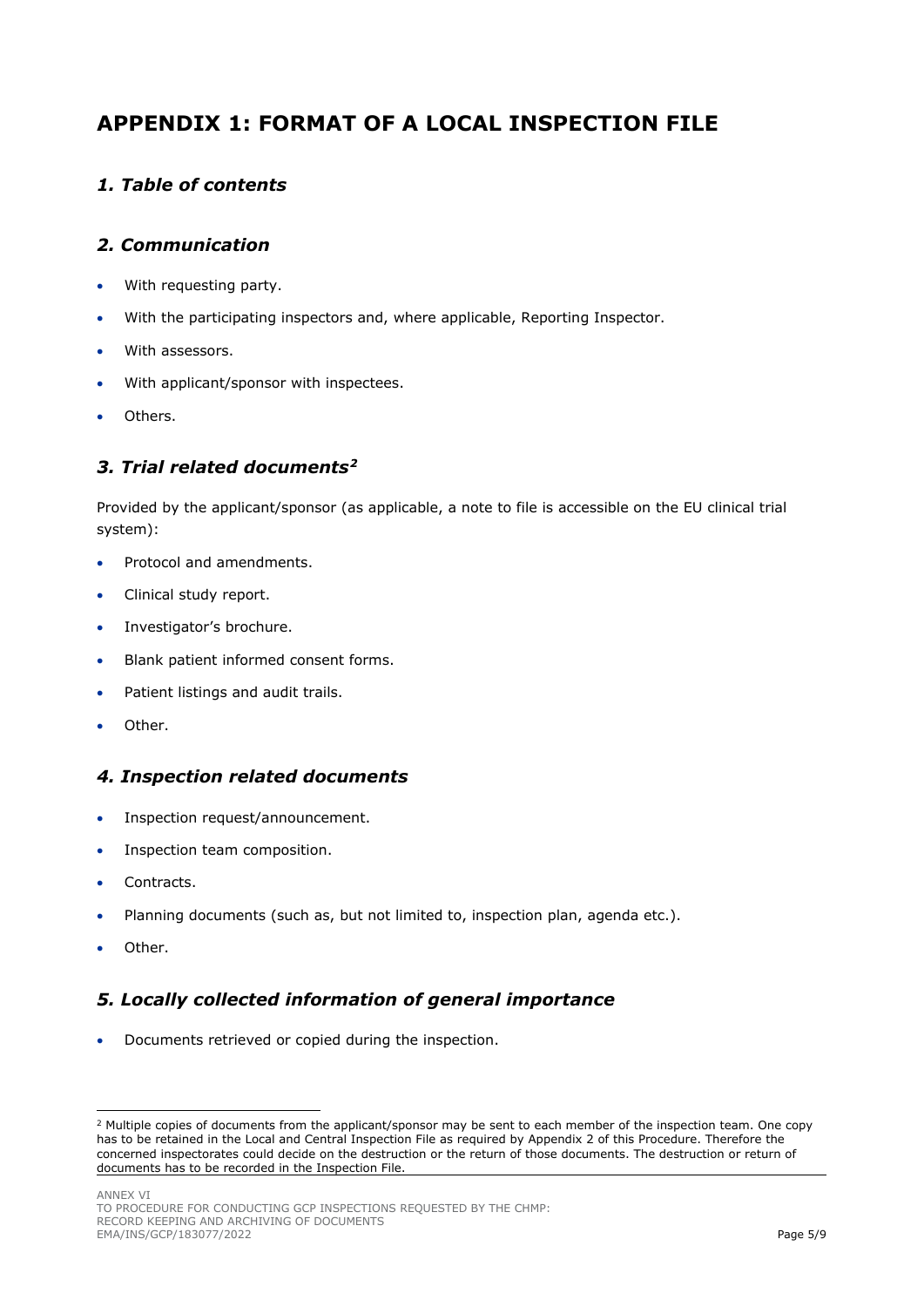### <span id="page-5-0"></span>*6. Inspection Reports*

- Inspection Report(s) (that was/were sent to the inspectee(s) for comments).
- Response of the inspectees.
- Inspection Report (final version) or close-out documents of the inspection.
- Integrated Inspection Report (final version), where applicable.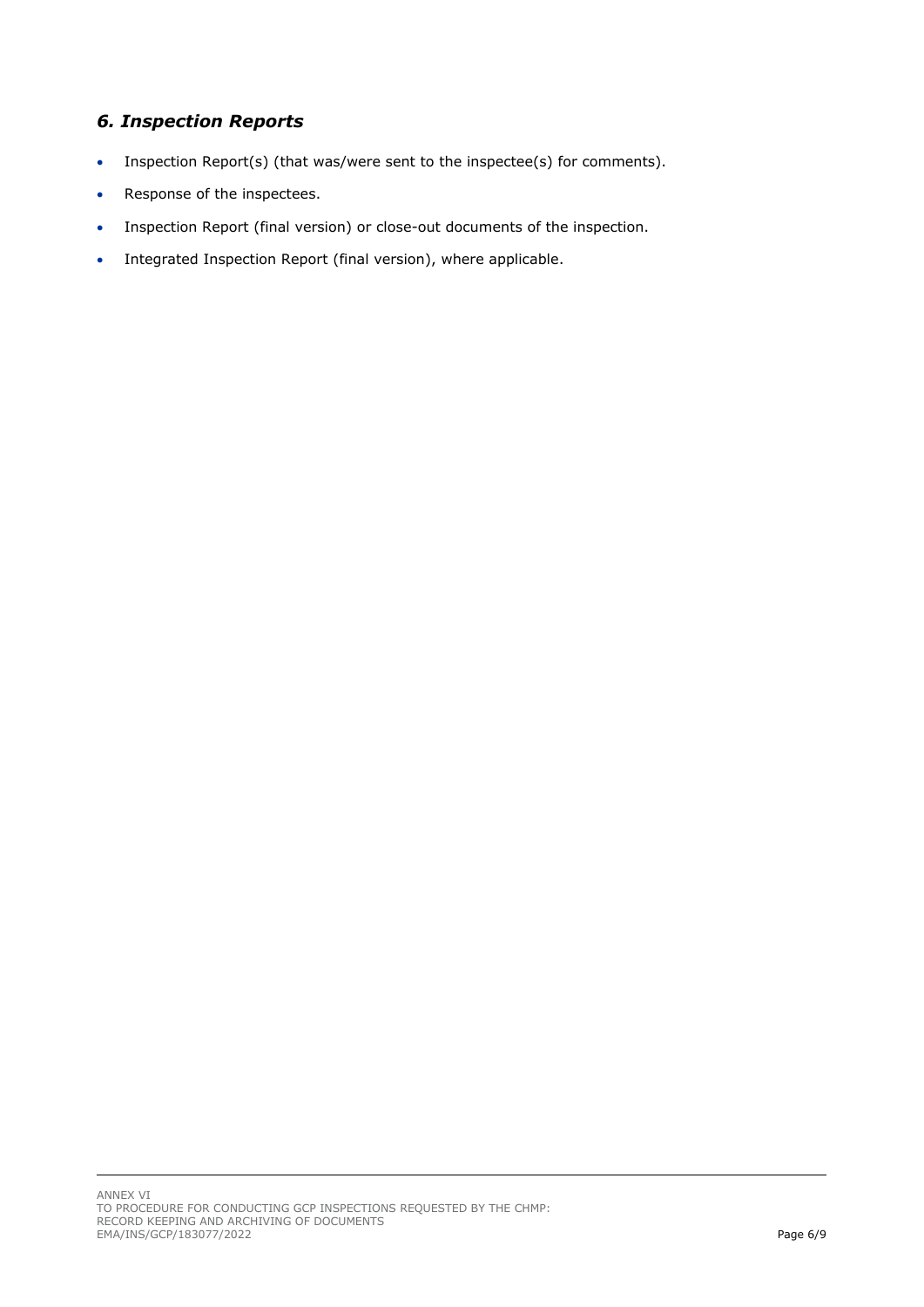## <span id="page-6-0"></span>**APPENDIX 2: FORMAT OF THE CENTRAL INSPECTION FILE**

#### <span id="page-6-1"></span>*1. Table of contents*

#### <span id="page-6-2"></span>*2. Communication, if applicable*

- With requesting party.
- With lead inspector(s) and participating inspectors.
- With assessors.
- With applicant/sponsor.
- With inspectees.
- Others.

#### <span id="page-6-3"></span>*3. Trial related documents*

Provided by the applicant/sponsor (as applicable, a note to file is accessible on the EU clinical trial system):

- Protocol and amendments.
- Clinical study report.
- Investigators brochure.
- Blank patient informed consent forms.
- Patient listings and audit trails.
- Other.

Provided by assessor:

- Clinical study report (if applicable).
- Assessment reports.
- List of questions.
- Response to the list of questions.
- Other.

#### <span id="page-6-4"></span>*4. Inspection related documents, if applicable:*

- Inspection request.
- Inspection team composition (central and for each selected site).
- Contracts.
- Planning documents (such as, but not limited to, inspection plan, agenda etc.).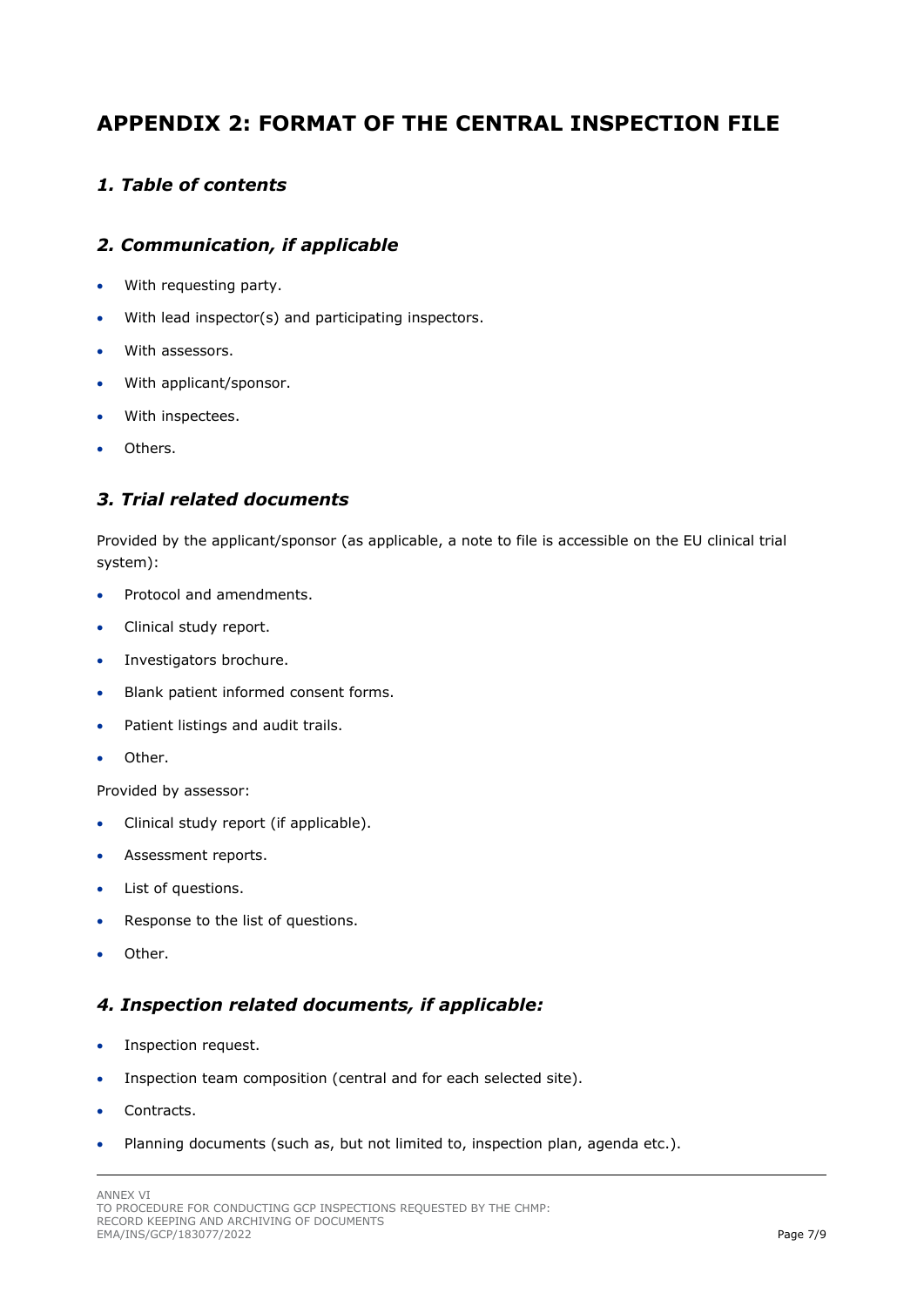• Other.

### <span id="page-7-0"></span>*5. Locally collected information of general importance*

• Documents retrieved or copied during the inspection.

#### <span id="page-7-1"></span>*6. Inspection Reports*

• Inspection Reports (including the responses of the inspectee(s)) and evaluation of Integrated Inspection Report (final version).